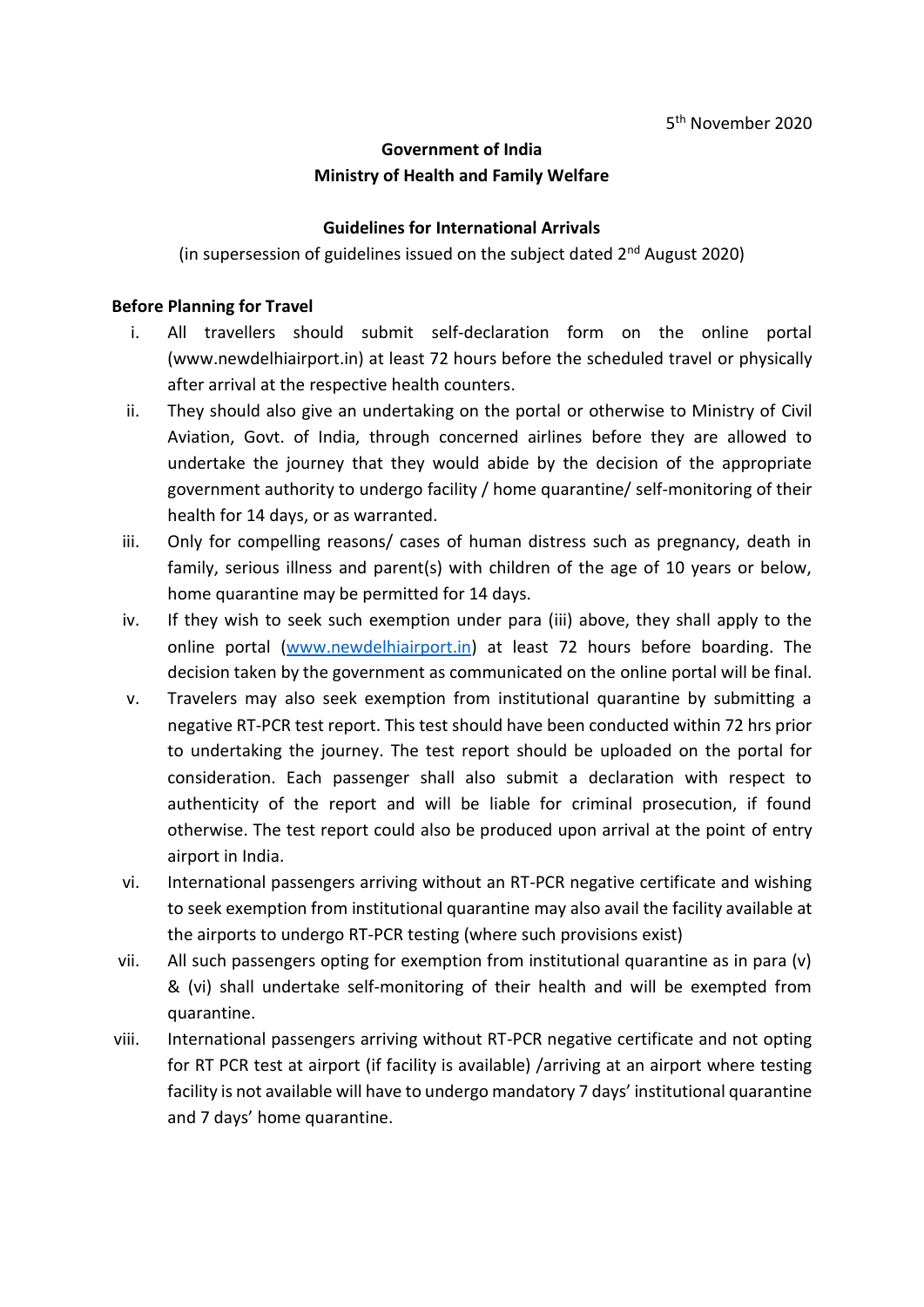## **Before Boarding**

- ix. Dos and Don'ts shall be provided along with ticket to the travellers by the airlines/agencies concerned.
- x. All passengers shall be advised to download Aarogya Setu app on their mobile devices.
- xi. At the time of boarding the flight, only asymptomatic travellers will be allowed to board after thermal screening.
- xii. Suitable precautionary measures such as environmental sanitation and disinfection shall be ensured at the airports.
- xiii. During boarding all possible measures to ensure physical distancing are to be ensured.

## **During Travel**

- xiv. Travellers who had not filled in self-declaration form on the portal shall fill the same in duplicate in the flight and a copy of the same will be given to Health and Immigration officials present at the airport.
- xv. Suitable announcement about COVID-19 including precautionary measures to be followed shall be made at airports and in flights and during transit.
- xvi. While on board the flight, required precautions such as wearing of masks, environmental hygiene, respiratory hygiene, hand hygiene etc. are to be observed by airline staff, crew and all passengers.

#### **On arrival**

- xvii. Deboarding should be done ensuring physical distancing.
- xviii. Thermal screening would be carried out in respect of all the passengers by the Health officials present at the airport. The self-declaration form filled online shall be shown (or a copy of physical self-declaration form to be submitted) to the airport health staff.
- xix. The passengers found to be symptomatic during screening shall be immediately isolated and taken to medical facility as per health protocol.
- xx. Post thermal screening, the passengers who have been exempted from institutional quarantine **[para (iii) and (iv) above]** (decision as indicated on the online portal in advance) will show the same to the respective State Counters on their cell phones/other mode before being allowed home quarantine for 14 days.
- xxi. Post thermal screening, the passengers who have RT-PCR negative certificates already with them **[(para (v) and (vi)]** shall be exempt from quarantine and shall be allowed to leave and undertake self-monitoring of their health for 14 days.
- xxii. All such passengers will also be provided the list of the national and state level surveillance officers and the respective call centre numbers, so as to inform state/national Call Centre in case they develop symptoms at any time during the quarantine or self-monitoring of their health.